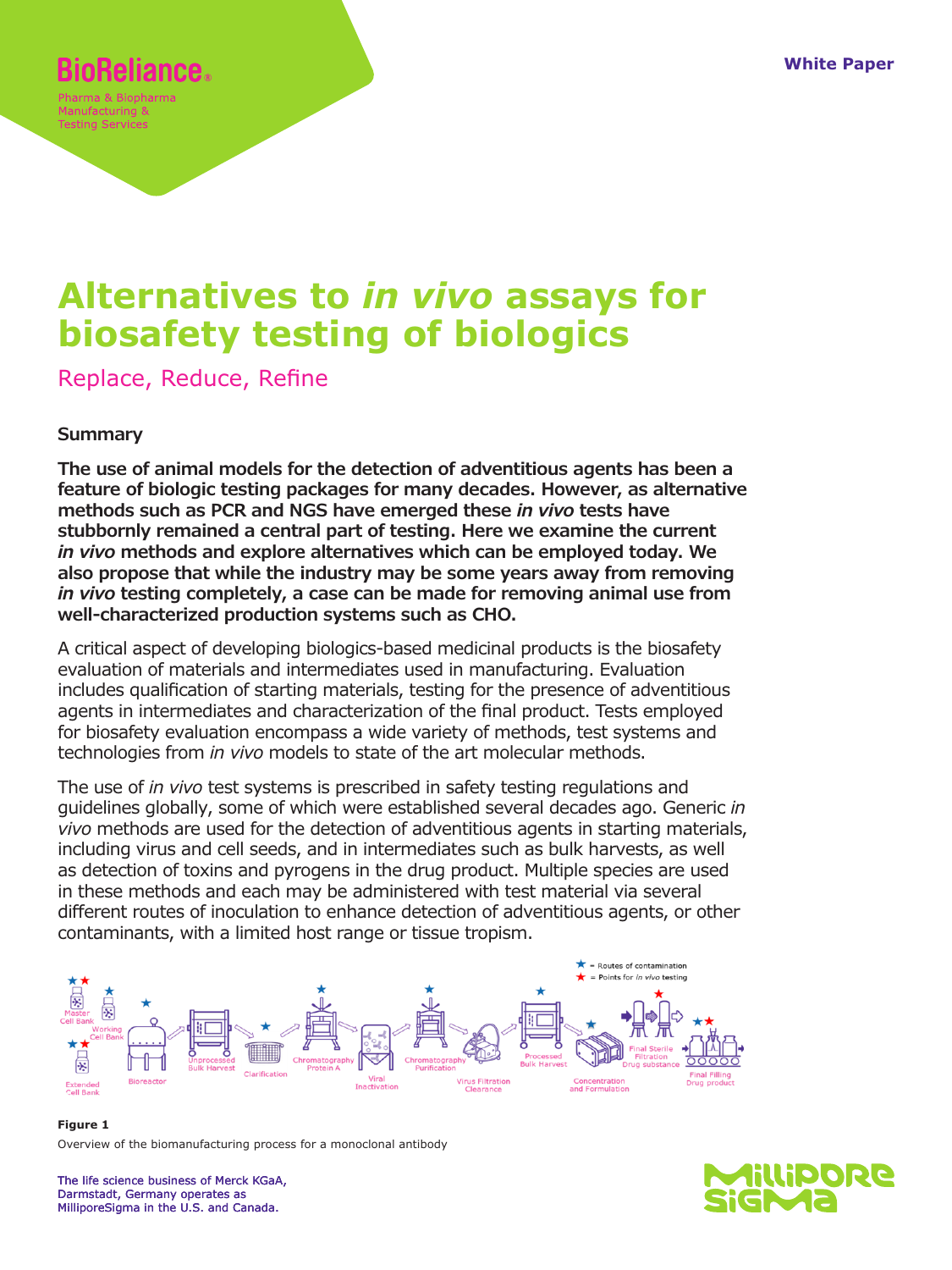| In vivo assay                                | <b>Species used</b> |                             | Assay target                                                                                                  | <b>Test application</b>       |  |
|----------------------------------------------|---------------------|-----------------------------|---------------------------------------------------------------------------------------------------------------|-------------------------------|--|
| Rabbit pyrogen test                          |                     | Rabbit                      | Pyrogens                                                                                                      | Drug Substance / Drug Product |  |
| Abnormal Toxicity /<br><b>General Safety</b> |                     | Guinea pig                  | Toxic contaminants                                                                                            | Drug Substance / Drug Product |  |
|                                              |                     | Mouse                       |                                                                                                               |                               |  |
| <b>General adventitious</b><br>agent test    |                     | Guinea pig                  | Wide range of viruses including<br>Paramyxoviruses & Reoviruses<br>as well as Mycobacteria                    | Master & Extended Cell Banks  |  |
|                                              |                     | Mouse                       | Wide range of viruses including<br>Coxsackieviruses & members of<br>the Flavivirus group                      |                               |  |
|                                              |                     | Suckling mouse              | Wide range of viruses including<br>Togaviruses, Bunyaviruses, Flaviviruses,<br>Picornaviruses & Herpesviruses |                               |  |
|                                              |                     | Embryonated<br>chicken eggs | Orthomyxoviruses, Paramyxoviruses<br>and Herpesviruses as well as rickettsiae,<br>mycoplasmas & bacteria      |                               |  |
| Mouse antibody<br>production test            |                     | Mouse                       | Wide range of viruses including<br>Parvoviruses & Paramyxoviruses                                             | <b>Master Cell Bank</b>       |  |
| Hamster antibody<br>production test          |                     | Hamster                     | Range of viruses including Paramyxo-<br>& Parainfluenza viruses                                               |                               |  |

#### **Table 1. Overview of** *in vivo* **test systems used in biosafety testing of biologicals**

### **The 3Rs**

### **Background**

The use of animals in scientific procedures, including biosafety testing, is regulated through national and international legislation globally. Embedded in these legislations are guiding principles for more ethical use of animals known as the 3Rs (replacement, reduction and refinement). Developed nearly 60 years ago as a framework for humane animal research, the 3Rs were first described by Russell and Burch in 1959.<sup>1</sup>

Today, the 3Rs are recognized as a framework for high quality science in academia and industry with an increasing emphasis on developing alternative approaches which reduce or avoid the use of animals. Within the biosafety testing sector, examples of this can be seen with the introduction of novel technologies and methods that can achieve equivalent or greater test sensitivity than the traditional *in vivo* test systems. Key to supporting the introduction of such novel technologies and methods is regulatory acceptance of comparability, demonstrating equivalence or greater sensitivity compared to the *in vivo* method. In recognition of this a number of organizations have been established, such as the European Union Reference Laboratory for Alternatives to Animal Testing (EURL ECVAM); these organizations have brought about the validation of various alternative assays.

### **Legal Basis for the 3Rs**

EU Directive 2010/63/EU (2013)<sup>2</sup>, revising Directive 86/609/EEC<sup>3</sup> on the protection of animals used for scientific purposes, builds a common framework and promotes the collaboration of Member States with the European Commission to promote animal welfare in the European Union. It is firmly established on the 3Rs.

In October 2014 the CHMP and CVMP published a draft guideline on regulatory acceptance of 3R testing approaches (EMA/CHMP/CVMP/JEG-3Rs/450091/2012)4 which was adopted in 2016. As a follow-up, a draft reflection paper that provides an overview of the main animal tests required for medicinal products for human use and opportunities for implementation of the 3Rs, has been developed (EMA/CHMP/CVMP/JEG-3Rs/742466/2015)<sup>5</sup>.

The reflection paper includes information on opportunities for limiting animal testing that can already be implemented as well as information on opportunities that may become available in the future. Examples include:

- Guidance on the use of the Rabbit Pyrogen Test (RPT) in situations where neither the monocyte-activation test (MAT) or endotoxin test can be performed
- Guidance on the use of the Abnormal Toxicity Test (ATT), where it should not be used routinely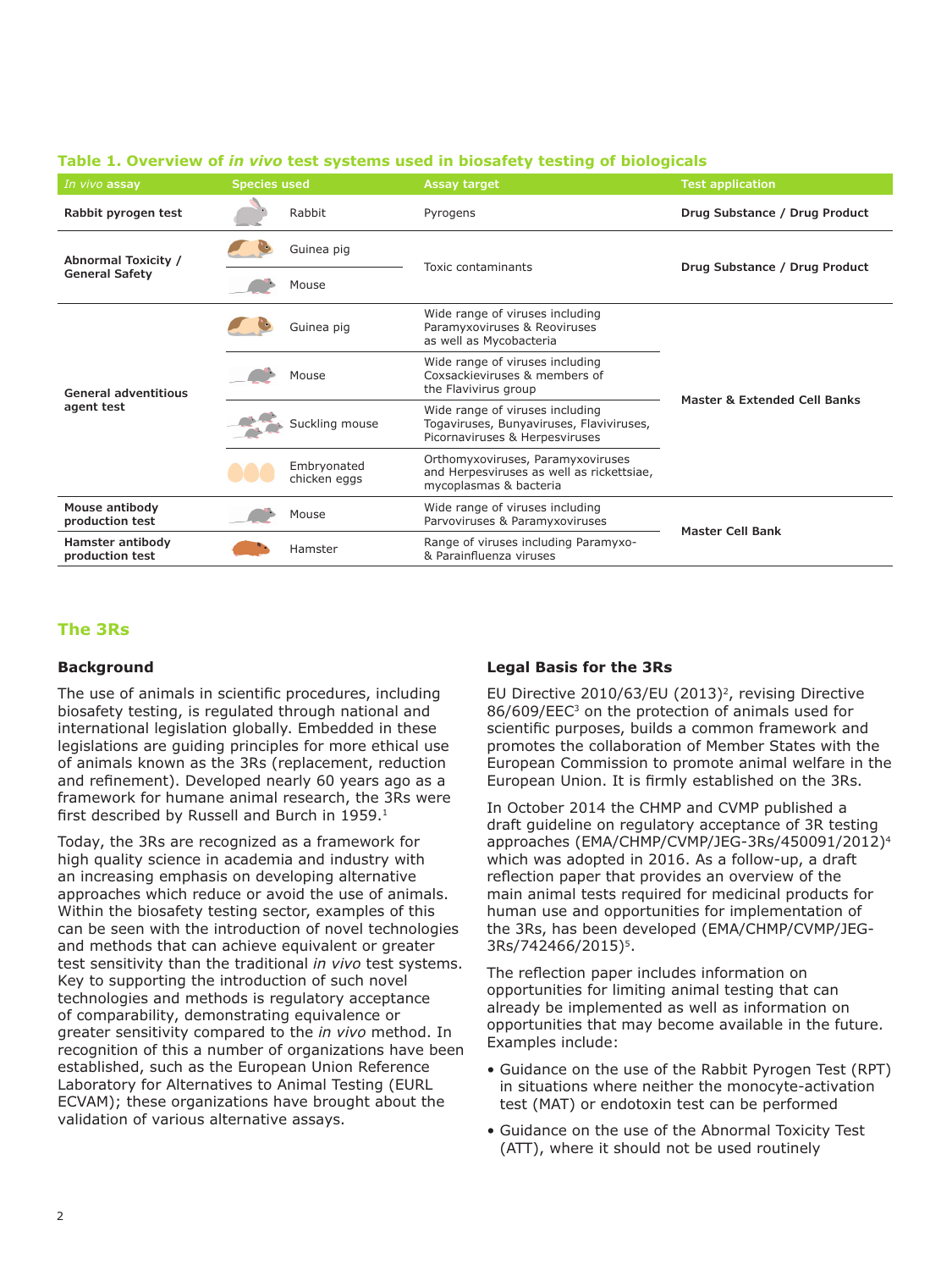In the U.S., the Animal Welfare Act 1966, and subsequent amendments, regulates the treatment of animals in research. It requires that minimum standards of care and treatment be provided for specified animals used in research.

Within Europe and the U.S. as well as Japan and Korea there are a number of Committees, International Co-operations and Conventions for establishing guidelines and principles supporting the 3Rs.

# **1. Pyrogen Test**

# **1.1 Background**

The purpose of the pyrogen test is to detect contaminants in preparations for parenteral administration that can cause fever, hypotension and shock resulting in organ failure and death. The first test was established by Hort and Penfold using the rabbit model, following the identification of pyrogens in 1912. At that time, the pyrogenic agent was identified as endotoxin in preparations of Gram-negative bacteria which were frequently identified in the water used for production of parenteral preparations. Interestingly, it was shown that live and dead micro-organisms presented the same pyrogenic potential which led to the inclusion of a pyrogen test, distinct from a sterility test, in the 12th edition of the *United States Pharmacopoeia* (USP) in 1942.

Over subsequent years, development of alternative test methods was driven by the introduction of the 3Rs and a recognition of the variable sensitivity of the rabbit test system (e.g. by development of pyrogen tolerance in rabbits after repeated injections). The first and most successful of these new tests was the bacterial endotoxin test (BET) or Limulus Amoebocyte Lysate (LAL) test based on the lysate of amoebocytes

isolated from the blood of the horseshoe crab (Limulus polyphemus). The test became commercially available in the 1970s and has been widely used as a replacement for the rabbit pyrogen test (RPT).

Today, while the quality of water systems used in the production of biologicals no longer presents such a high risk of endotoxin contamination, updated processes for the production of biologicals bring new risks of Non-Endotoxin Pyrogens (NEPs) entering the final product. NEPs, such as viruses from animal based raw materials or Gram-positive bacteria, are undetectable by the BET, thereby underlining the need for development of alternative test methods.

In 2016 the general chapter for endotoxin testing in the *European Pharmacopoeia* (E.P.) (chapter 5.1.10) introduced the requirement for an evaluation of the product, production process and raw materials with respect to the risk for pyrogens that are non-detectable by the BET.

# **1.2** *In vivo* **rabbit pyrogen test**

The RPT is designed to test drug products for the presence of pyrogens originating from:

- Endotoxins or lipopolysaccharides; cell wall components of Gram-negative bacteria such as E.coli
- Lipoteichoic acids from the cell walls of Gram-positive bacteria such as Staphylococcus

The test involves measuring the rise in temperature of three rabbits following the intravenous injection of a test solution (figure 2). The RPT is designed for products that can be tolerated by the test rabbit at a dose that does not exceed 10 ml per kg injected intravenously within a period of no more than 10 minutes. It is a qualitative test that detects both endotoxin and non-endotoxin pyrogens. The test is described in the E.P. and U.S.P.

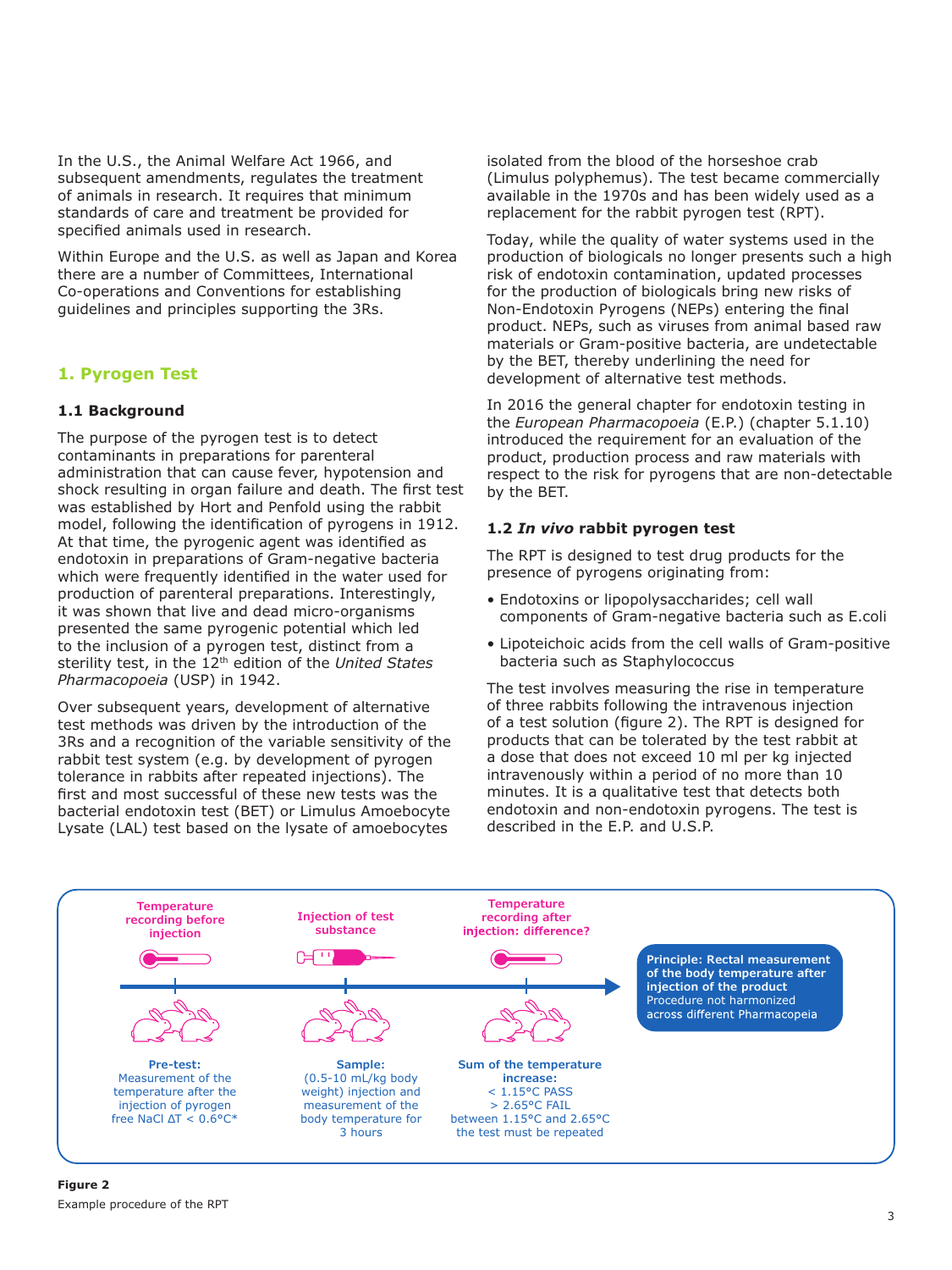## **1.3 Alternative methods**

### **1.3.1 Endotoxin tests**

The BET, more commonly referred to as the LAL test, is designed to detect endotoxins from Gram-negative bacteria (figure 3). The test is based on the clotting reaction of hemolymph from the horseshoe crab in the presence of lipid A portion of endotoxin. There are three basic methodologies: Gel-clot, Turbidimetric and Chromogenic. The test is simple, easy to perform, has high sensitivity and is cost effective. As it only detects endotoxin, not NEPs, it cannot be used as a complete alternative to the RPT for pyrogen testing. There are also a number of products which it cannot be used to test.

A non-animal derived alternative to the LAL test is one based on a genetically engineered protein, recombinant Factor C (rFC). In the test, this protein is activated by endotoxin to produce a fluorescent end product which is quantifiable. Like the LAL test, it is cost effective, easy to perform and has high sensitivity. It has similar drawbacks with respect to NEPs and is unsuitable for testing certain product types.

# **1.3.2 Monocyte activation test**

The monocyte activation test (MAT) is designed to detect pyrogens from Gram-positive bacteria as well as endotoxins and as such represents a true alternative to the RPT (figure 4). The test is based on the principle that monocytes, activated by pyrogens, produce cytokines/interleukins (IL) that can be detected by an immunological assay (e.g. ELISA). This pathway mimics the human fever reaction. There are different variants of the MAT depending on:



#### **Figure 3**

Example procedure of the BET

- Source of human monocytes: whole blood, isolated primary monocytes (e.g. PBMC) or a monocytic cell line
- Immunological endpoint assay read-out e.g. IL-6, IL-1β or TNF-α



Since January 2010, the MAT has been described as a compendial method for pyrogen detection in the E.P. (chapter 2.6.30) and since the 2016 revision, recommendations have been given to replace tests on rabbits with the MAT wherever possible and after product specific validation (E.P. 2.6.8, Rev. July 2016).

#### **Table 2. Comparison of pyrogen test methods**

|                       |                           | <b>RPT</b> | <b>LAL</b> | <b>MAT</b> |
|-----------------------|---------------------------|------------|------------|------------|
|                       |                           |            |            |            |
| Test type             |                           | In vivo    | Ex vivo    | In vitro   |
| Animal<br>consumption |                           | $+ +$      | $\ddot{}$  |            |
| Pyrogen<br>detection  | Gram-negative (LPS)       | $^{+}$     | $^{+}$     | $^{+}$     |
|                       | Gram-positive (LTA)       | $^{+}$     |            | $^{+}$     |
|                       | <b>Yeasts &amp; Molds</b> | $^{+}$     |            | $^{+}$     |
|                       | <b>Viruses</b>            | $+/-$      |            | $^{+}$     |
| Application           | Pharmaceuticals           | $\ddot{}$  | $^{+}$     | $\ddot{}$  |
|                       | <b>Biologicals</b>        | $^{+}$     | $+/-$      | $^{+}$     |
|                       | <b>Medical devices</b>    | $^{+}$     | $+/-$      | $^{+}$     |
|                       | <b>Cellular products</b>  |            | $-/-$      | $^{+}$     |
|                       | <b>Blood products</b>     |            |            | $\ddot{}$  |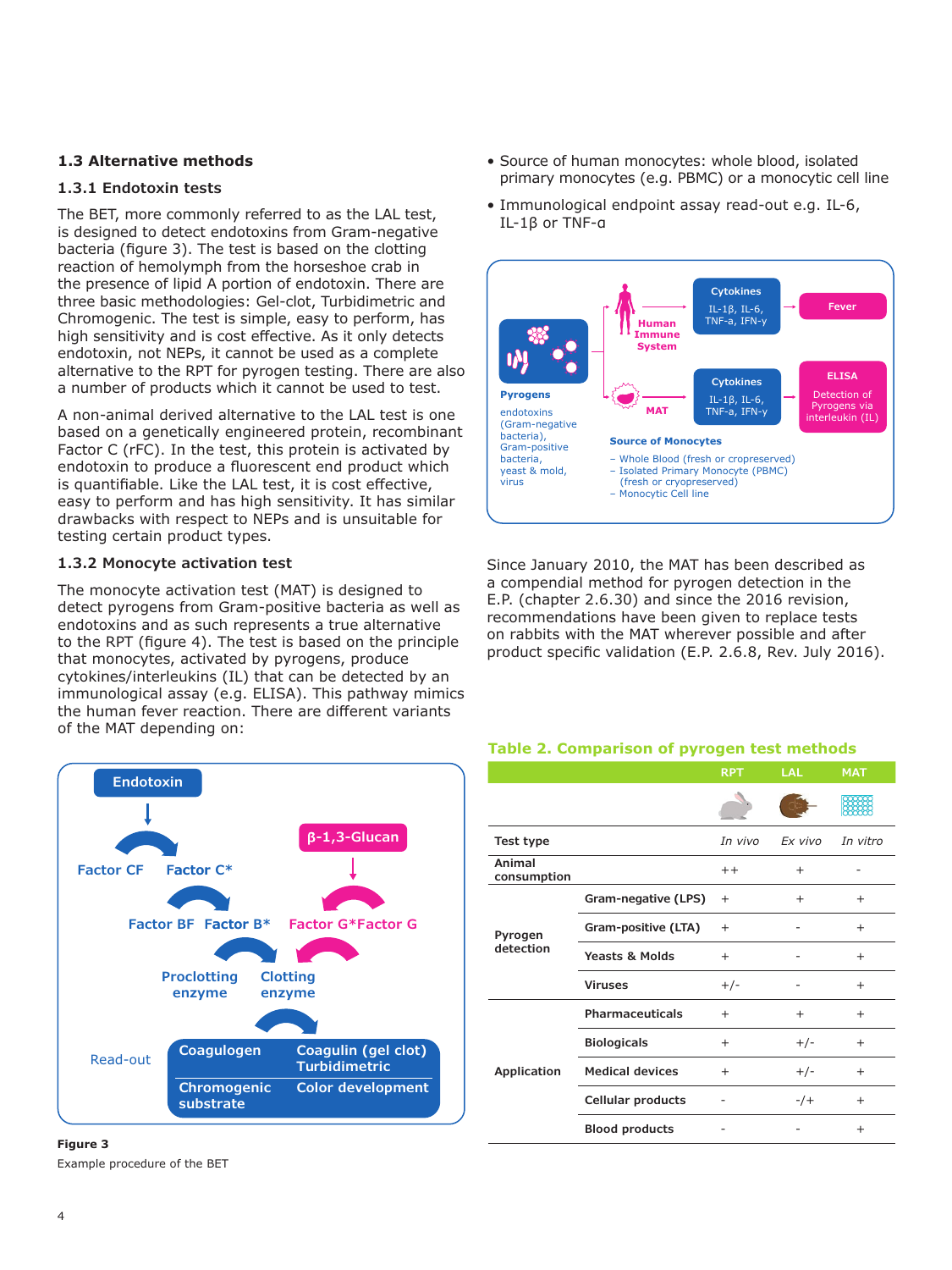# **2. Abnormal Toxicity Test/General Safety Test**

## **2.1 Background**

The purpose of the Abnormal Toxicity Test (ATT) (E.P.) or General Safety Test (GST) (U.S.P.) is to detect extraneous toxic contaminants in drug products. The test was developed in the early 1900s when production processes and quality control for biological products were poorly established compared with current day and licensing procedures didn't exist.

At the time of implementation, it was designed to ensure safe and consistent production of serum samples; mice were used for the detection of phenol levels in diphtheria antiserum and guinea pigs for the detection of tetanus toxin in antiserum preparations.

Today, a number of reviews of historical data, including a review performed by the Paul Ehrlich Institute, have revealed that no reliable conclusions could be drawn from the ATT and that the test does not serve its purpose.6 The ability of the ATT to identify potentially harmful batches is scientifically highly questionable, the test is variable, non-reproducible and non-specific. Under GMP, where adequate measures using state of the art techniques for product control and release are in place, the ATT is not considered to add information of any value.

### **2.2** *In vivo* **abnormal toxicity and general safety test methods**

Methods for the ATT and GST have been described in the E.P. (chapter 2.6.9) and US Code of Federal Regulations (21 CFR chapter 610.11) respectively.

### **2.3 Alternative methods**

It has been established that the *in vivo* ATT does not serve its purpose or add any value to QC release testing of current day biologicals using state of the art analytical techniques. Accordingly, no alternative methods to the ATT have been developed.

In recognition of this, the ATT has been removed from over 80 product monographs of the E.P. in recent amendments and removed from E.P. supplement 9.6 (implementation date 01 January 2019). Furthermore, the GST was revoked from the U.S. 21CFR in 2015 for biological products in an amendment to the biologics regulations, where particular safety tests are only required for certain products that present specific safety concerns if set forth in an approved Biologics License Application (BLA).

These changes serve as clear examples of commitment to the 3Rs at a regulatory level:

- Revision of outdated requirements
- Adoption of new and evolving technology
- Acceptance of new and evolving testing capabilities



**Figure 5** Method overview of the ATT and GST

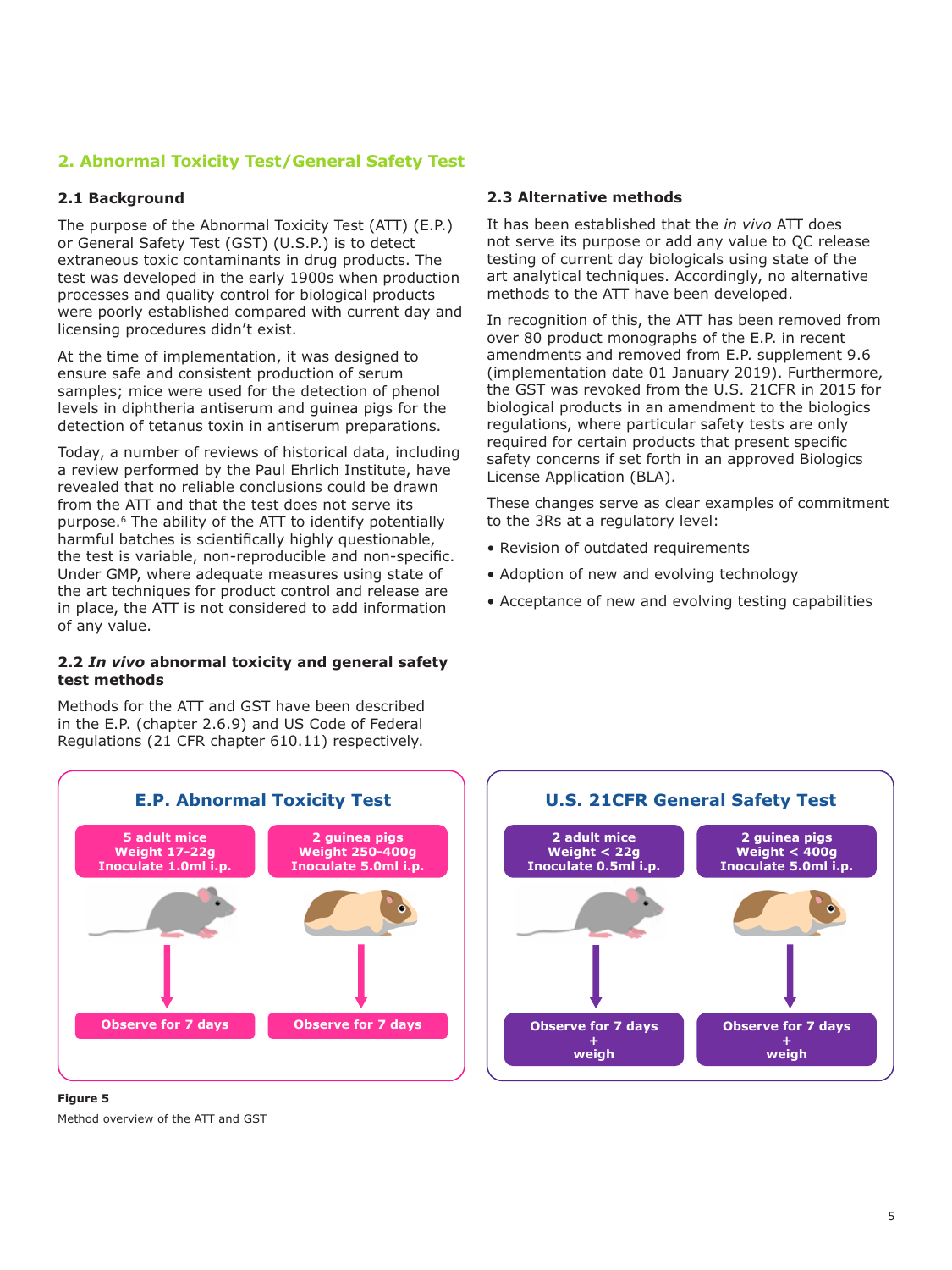### **3.** *In vivo* **Adventitious Agent Test**

#### **3.1 Background**

The *in vivo* adventitious agent test was developed more than 50 years ago for the detection of adventitious agents in vaccine preparations that may not be detected using *in vitro* methods. Over the years the assay has been applied more broadly for the detection of adventitious agents in a wide variety of biological preparations from vaccines and monoclonal antibodies to advanced therapy medicinal products.

The assay is used for the detection of known and unknown adventitious agents where clinical signs and / or pathology are the key indicators for the presence of such adventitious agents, capable of replication in one or more of the test systems used.

### **3.2** *In vivo* **adventitious agent test method**

Methods are described in various regulations including the E.P., U.S. 21CFR and U.S. F.D.A. guidance (see figure 6). Typically up to four test systems are inoculated with test material via multiple routes of injection followed by a defined period during which clinical observations are made for the presence of adventitious agents. Endpoint tests such as the haemagglutination test or general pathology may also be performed.

In 2018 relevant sections of the E.P. (sections 5.2.3 and  $2.6.16$ <sup>7,8</sup> were revised to significantly reduce the number of animals required for *in vivo* adventitious agent testing of vaccines and cell substrates. This change was triggered by ongoing evaluation and challenge of the *in vivo* adventitious agent test in light of historic data as well as new data comparing sensitivity of *in vivo* and *in vitro* test systems, Gombold *et al* (2014)<sup>9</sup>. The following points capture the key changes:

Chapter 5.2.3 "Cell substrates for the production of vaccines for human use" formerly required the use of embryonated eggs if the cell substrate was of avian origin, suckling mice and adult mice. For 2018, the revised chapter no longer requires the use of adult mice and the tests in suckling mice and embryonated eggs are carried out if a risk assessment indicates that they provide risk mitigation, taking into account the overall testing package applied.

Chapter 2.6.16 "Tests for extraneous agents in viral vaccines for human use" formerly required the use of embryonated eggs if the cell substrate was of avian origin, suckling mice, adult mice and guinea pigs. For 2018, the revised chapter no longer requires the use of adult mice and guinea pigs and the tests in suckling mice and eggs are carried out if a risk assessment indicates that they provide risk mitigation, taking into account the overall testing package applied.

Global harmonization on the number of animals required for *in vivo* adventitious agent testing is however yet to be achieved. Therefore if compliance with multi-national regulatory requirements (e.g. U.S. FDA combined with European requirements) is desired, a recommended approach is to meet the requirements of the most stringent method in a single adventitious agent study.

This global approach avoids the excessive use of animals where multiple studies are performed to meet the requirements of individual regulations and guidelines. The practice of using a single 'global' *in vivo* assay to generate data for review by multiple regulatory authorities has been in use for several decades, supporting the safety of a wide variety of biologicals while at the same time, observing and promoting the principles of the 3Rs.

| <b>Adult mice</b>                                                                                                                                                                                                                                                                   | <b>Suckling mice</b>                                                                                                                                                                                                | <b>Guinea pigs</b>                                                                                                                 | <b>Embryonated chicken eggs</b>                                                                                                                                                                                                                                 |
|-------------------------------------------------------------------------------------------------------------------------------------------------------------------------------------------------------------------------------------------------------------------------------------|---------------------------------------------------------------------------------------------------------------------------------------------------------------------------------------------------------------------|------------------------------------------------------------------------------------------------------------------------------------|-----------------------------------------------------------------------------------------------------------------------------------------------------------------------------------------------------------------------------------------------------------------|
|                                                                                                                                                                                                                                                                                     |                                                                                                                                                                                                                     |                                                                                                                                    |                                                                                                                                                                                                                                                                 |
| Arboviruses<br>Eastern equine encephalomyelitis<br>Encephalomyocarditis<br>Herpes Simplex type 1<br>Herpes Simplex type 2<br>Japanese B encephalitis<br>Lassa<br>Lymphocytic choriomeningitis<br>Lymphogranula venereum<br>Chlamydia psittaci<br>Rabies<br>Saint Louis encephalitis | Arboviruses<br>Colorado tick fever<br>Coxsackie A 1-24<br>Coxsackie B 1-6<br>Dengue type 1-4<br>Foot and mouth disease<br>Herpes Simplex type 1<br>Herpes Simplex type 2<br>Junin<br>Monkey B<br>Machupo<br>Variola | Arboviruses<br>Ebola<br>Encephalomyocarditis<br>Junin<br>Lassa<br>Lymphocytic<br>choriomeningitis<br>Marburg<br>Monkey B<br>Rabies | Arboviruses<br>Eastern equine encephalomyelitis<br>Herpes Simplex type 1<br>Herpes Simplex type 2<br>Influenza<br>Lymphogranula venereum<br>Mumps<br>Newcastle Disease<br>Chlamydia psittaci<br>Parainfluenza type 1 (Sendai)<br>Parainfluenza type 2<br>Rabies |
| Venezuelan equine encephalomyelitis<br>Western equine encephalomyelitis                                                                                                                                                                                                             |                                                                                                                                                                                                                     |                                                                                                                                    | Vaccinia<br>Variola<br>Venezuelan equine encephalomyelitis<br>Western equine encephalomyelitis                                                                                                                                                                  |

# Table 3. Susceptibility of in vivo test systems to known pathogens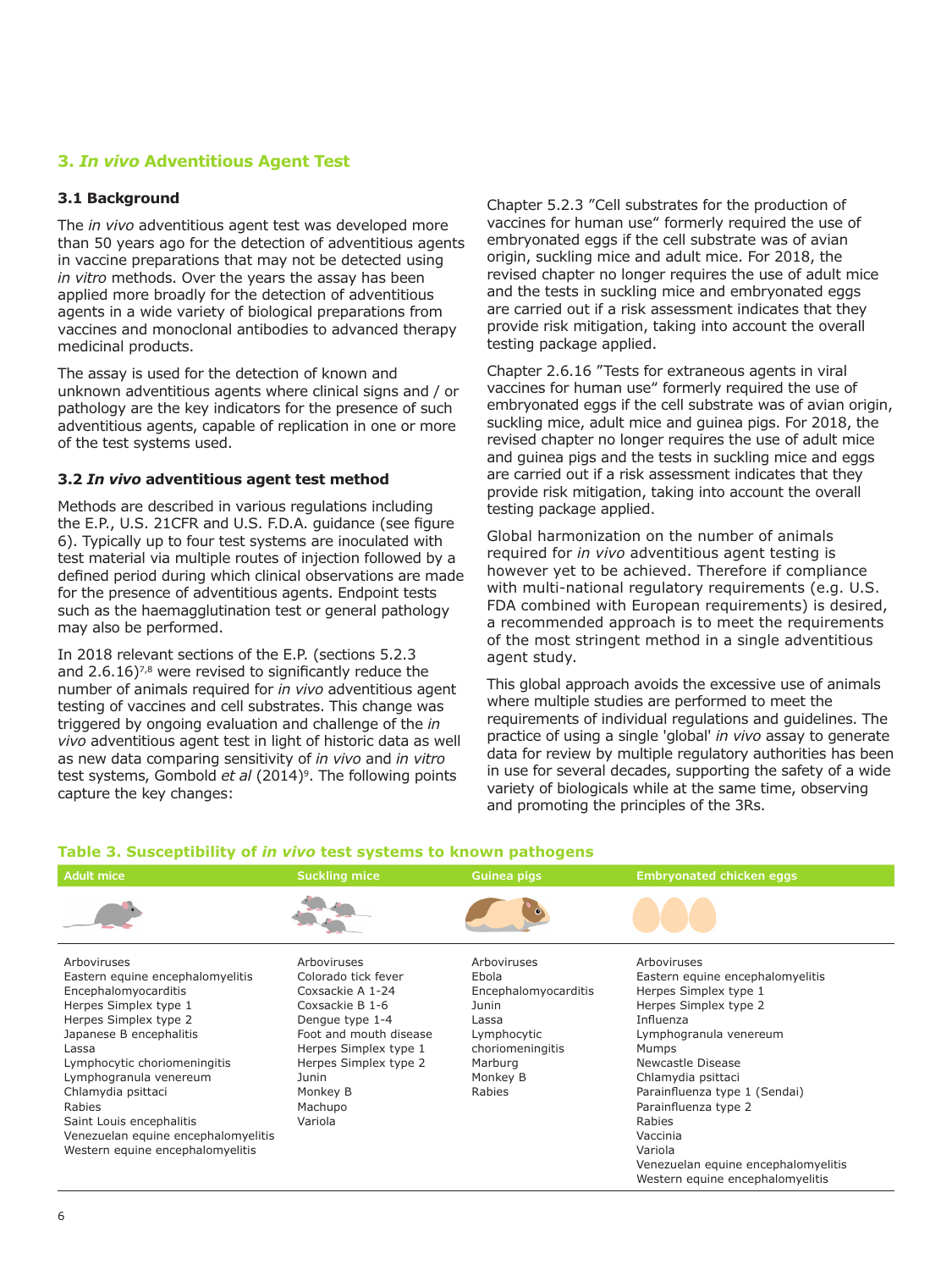#### **3.3 Alternative methods**

In recent years the scientific value of the *in vivo* adventitious agent test has been evaluated and challenged in the light of historic *in vivo* data. Additionally, the advent of new test methods with equivalent or greater sensitivity and broader specificity, has also challenged the value of the *in vivo* adventitious agent test.

Sensitive molecular techniques with broad detection capabilities, performed at the required quality standard, are now widely available with a range of applications. As alternatives to *in vivo* adventitious agent testing, current methods include next generation sequencing (NGS), single target polymerase chain reaction (PCR) and multiplexed PCR panels. These PCR panels can have various endpoints detection routes, such as sequencing, as well as amplification strategies, such as the use of degenerate PCR for the broad detection of virus families.

Since *in vivo* assay methods are not generally validated, primarily on account of ethical concerns, it is often not possible to perform a direct comparison of *in vivo* and alternative methods for adventitious agent detection. Instead, current initiatives to evaluate alternatives are focusing on scientific rationale behind *in vivo* test methods, relative to what is provided from the *in vivo*. This position is reflected in the recent update to E.P. chapter 5.2.14. entitled "Substitution of *in vivo* method(s) by *in vitro* method(s) for the quality control of vaccines."10

E.P. chapter 5.2.14 has been developed by the E.P. group of experts on vaccines and provides guidance to facilitate the implementation of *in vitro* methods as substitutes for existing *in vivo* methods where a direct head to head comparison is not appropriate. The chapter applies primarily to vaccines for human or veterinary use, however the principles described may also apply to other biologicals. It explains that the use of alternative methods requires a comparison of the specificity and sensitivity of the new and existing methods. For this purpose the ability of the new method to detect adventitious agents that are (or are not) detected by the *in vivo* method, should be assessed using an

appropriate panel of representative, well-characterized model viruses. Furthermore it should be determined if the sensitivity of the new method is at least equivalent to the sensitivity of the *in vivo* method. Since new molecular methods do not detect the same characteristic of the adventitious agent (genome for molecular methods versus infectious agent for *in vivo* methods) and since no or limited validation data exist for the *in vivo* methods, determining the sensitivity can be particularly complex. It should also be kept in mind that the outcome obtained from the new molecular methods is not necessarily the final result, since the detection of a genome or a genome fragment does not always confirm the presence of an infectious agent. As such, while new molecular methods have high potential as a tool for detection of adventitious agents in regulatory safety testing, their use as an adjunct to traditional adventitious agent tests, capable of distinguishing infectious agents from non-infectious sequences, should be considered.

As an example, in the 2018 revised E.P. sections 2.6.16 and 5.2.3, it describes that in agreement with the competent authorities, broad molecular methods may be used as an alternative to *in vivo* tests, based on a risk assessment. In the case of positive results with broad molecular methods, a follow up investigation must be conducted to determine whether detected nucleic acids are due to the presence of infectious agents and / or are known to constitute a risk to human health.

So too, there is a place for targeted molecular based methods (nucleic acid tests) as an alternative to *in vivo* methods for the detection of specific, known adventitious agents. A risk assessment should define the specific agents to be tested for, taking into account the origin of the material and the potential sources of contamination through sourcing and production as well as other relevant factors. Examples of applying nucleic acid tests (NAT) as an alternative to *in vivo* tests include detection of mycobacterium, where guinea pigs have historically been used, and detection of viruses of rodent origin (see also section 4.0).



#### **Figure 6**

Example method overview of the *in vivo* adventitious agent test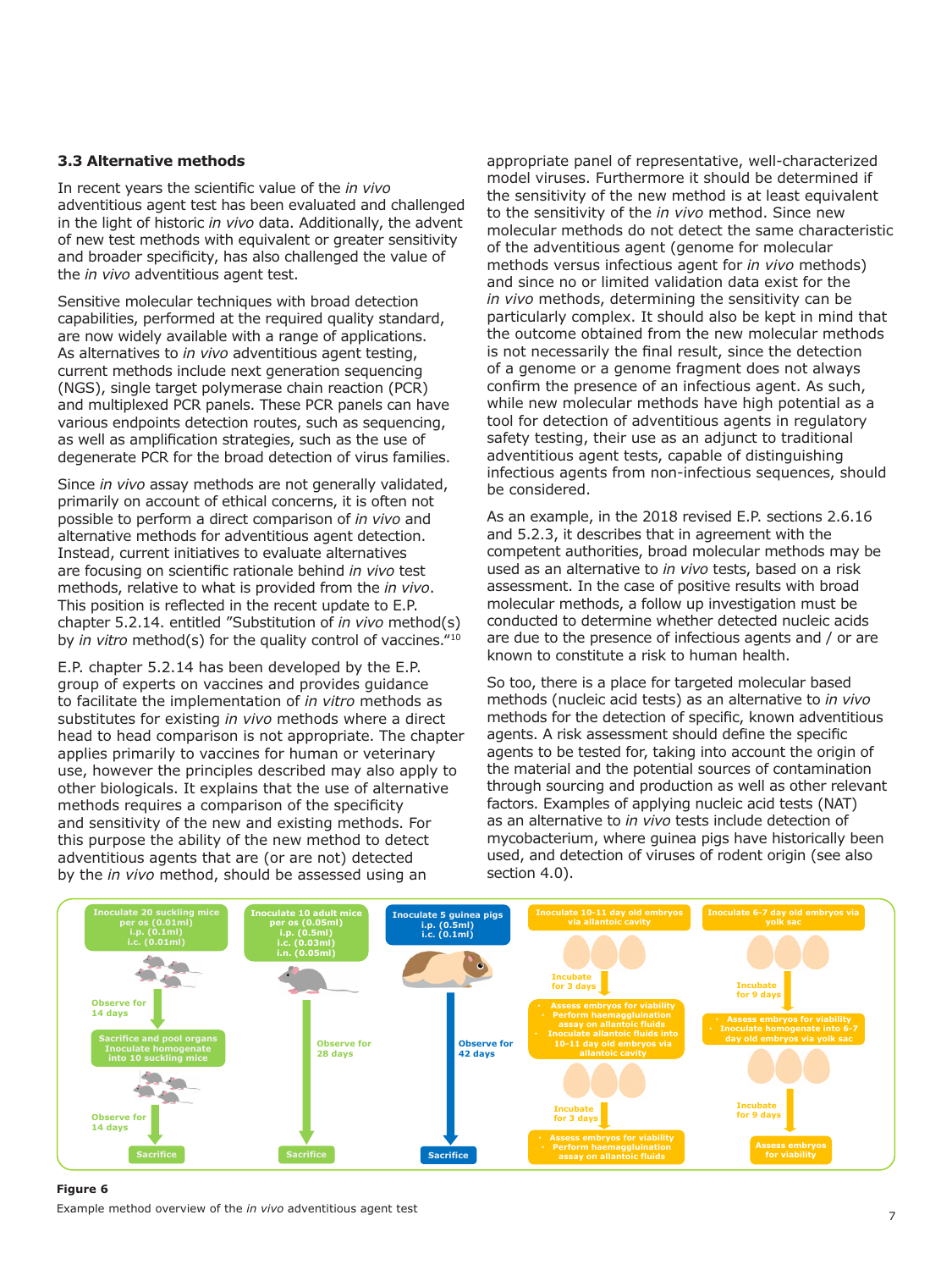The same caveats apply as for broad molecular based methods in terms of follow up in the event nucleic acid sequences are detected, for example, as described in E.P. sections 2.6.16 and 5.2.3.

The above approaches and concerns are reflected within the U.S. F.D.A. Vaccines Guidance for Industry 2010<sup>11</sup> where it is described that if alternative methods are used, such as PCR, sensitivity comparable to the prescribed (*in vivo*) test should be demonstrated.

It is clear then that there is an increasing role expected by regulatory authorities for both broad and specific molecular methods in adventitious agent testing. In parallel with updated regulations and guidance described above, dialogue is ongoing between regulators and manufacturers on the use of these novel methods. One such example is the Advanced Virus Detection Technologies Interest Group (AVDTIG) formed in 2014 in support of regulatory acceptance of NGS whose members span global representatives from industry and regulatory agencies.

# **4. MAP and HAP test**

#### **4.1 Background**

The mouse antibody production (MAP) test has been used extensively for more than 30 years as the primary method for detecting adventitious murine viruses in cell lines. The MAP was first developed by Rowe and co-workers in 195912 for the quantitation and detection of Polyomavirus. Subsequently, they and other investigators used the MAP test to detect additional murine viruses<sup>13-18</sup>.

The hamster antibody production (HAP) test is a modification of the MAP test designed for the detection of adventitious viruses that are capable of infecting hamster tissues.

# **Table 4. Viruses tested for in the MAP and HAP tests**



Epizootic diarrhoea of infant mice **Sacrifice Sacrifice**

Mouse cytomegalovirus Reovirus type 3 Mouse pneumonitis virus Mouse thymic virus Mouse parvovirus

Both the MAP and HAP tests are based on the detection of antibodies in test article inoculated mice, or hamsters, raised against viruses that are present in the test article. The target antibodies are selected for viruses that may not be detected using more general *in vivo* or *in vitro* methods due to their lack of clinical, pathological or cytopathic effects or indeed their inability to replicate in other *in vivo* or *in vitro* test systems.

#### **4.2** *In vivo* **MAP and HAP test methods**

*In vivo* MAP and HAP test methods are described in various regulations including the E.P., U.S. 21CFR and U.S. F.D.A. guidance. Three routes of inoculation are used for both tests to assure maximum opportunity for adventitious viruses to infect and replicate in the test animal:

- The per os route provides enteric viruses access to the alimentary canal
- The intranasal route provides respiratory viruses entry into the respiratory system and mucosa
- The intraperitoneal route provides access to internal organs while by passing the virucidal substances found on and in mucous membranes of the alimentary canal

For the MAP test inoculation via the intracerebral route is also used, purposefully for the detection of avirulent strains of Lymphocytic choriomeningitis virus (LCMV) for which a lethal strain of LCMV is used as a challenge.

Following a defined observation period, enzymatic and immunological endpoint assays are used to indicate the presence or absence of specified viruses.

#### **4.3 Alternative methods**

In the absence of cytopathic effects or inability to replicate in commonly used *in vitro* test systems, the viruses of concern in the MAP and HAP test may

#### **Table 5. Alternative tests to MAP and HAP tests**

| <b>PCR</b> panel                                                                                     | <b>BioReliance<sup>®</sup> Blazar<sup>™</sup></b><br><b>Rodent Virus Panel</b>                                               |
|------------------------------------------------------------------------------------------------------|------------------------------------------------------------------------------------------------------------------------------|
| A panel of specific PCR assays<br>each targeting a virus in the MAP<br>or HAP list viruses (table 2) | Degenerate primers in a single<br>reaction target virus families<br>corresponding to all the MAP<br>or HAP viruses (Table 4) |
| Offers high sensitivity and                                                                          |                                                                                                                              |
| specificity for detection of viruses                                                                 | Offers high sensitivity (10<br>genomic copies) and specificity                                                               |
| Inability to distinguish between<br>infectious virus versus 'free'                                   | for detection of viruses                                                                                                     |
| DNA/RNA                                                                                              | Ability to detect targets that<br>have not been formally identified<br>e.g. new variants                                     |
|                                                                                                      | DNA/RNA detection versus<br>infectious virus                                                                                 |
|                                                                                                      |                                                                                                                              |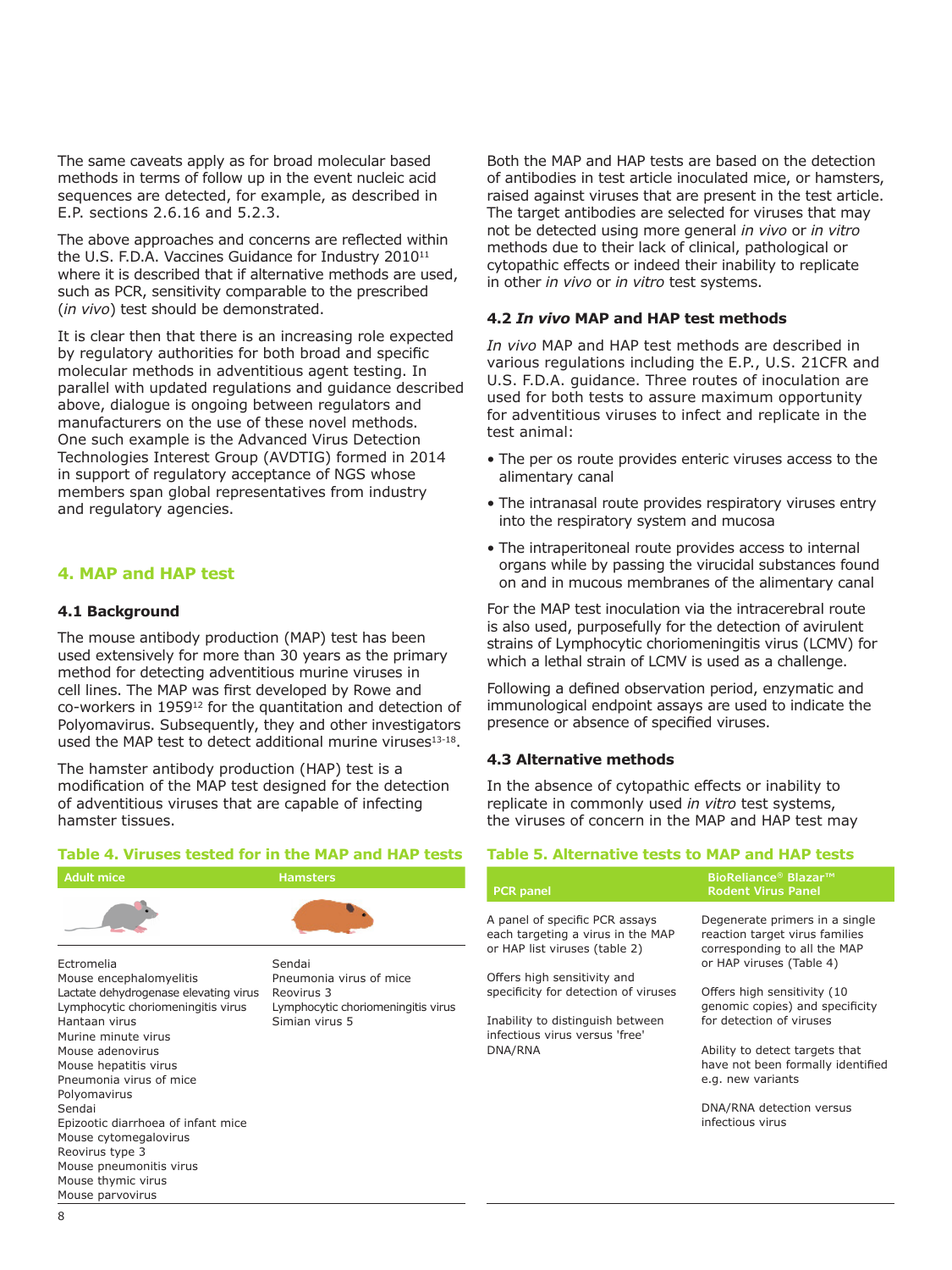alternatively be tested for using nucleic acid-based tests. Example tests include single target PCR assays $19,20$  as well as the BioReliance® Blazar<sup>™</sup> rodent virus panel.

For *in vivo* MAP and HAP tests, there is provision within the E.P. section 5.2.3. and U.S. F.D.A. guidance to use NAT tests as an alternative to *in vivo* MAP and HAP tests and to use broad detection methods (e.g. NGS) as an alternative to NAT tests. The challenges with using these alternative methods are as discussed in some detail for the general *in vivo* adventitious agent test (section 3.0). To reiterate, their use requires a comparison of the specificity and sensitivity of the new and existing methods and a follow up investigation must be conducted if nucleic acids are detected. These alternative methods should be used in agreement with the competent authority and based on a risk assessment.

#### **Summary and Conclusions**

Historically, the use of *in vivo* assays in combination with classical *in vitro* cell culture detection systems has been used as a key strategy in safety evaluation of biopharmaceuticals. In the last decade, new assay technologies, scientific evaluation of *in vitro* and *in vivo* assay methods, and review of historic *in vivo* assay data trends have enabled a significant reduction in the use of animals in biosafety testing of biologicals. In particular, with the advent of sensitive molecular techniques with broad detection capabilities and following a head-tohead evaluation of *in vitro* and *in vivo* assay sensitives, the number of animals and range of species required by some compendial methods for detection of adventitious viruses have been significantly reduced. Apart from these compendial changes, other regulatory guidance describes how alternative methods may be used to replace or supplement *in vivo* methods. Of particular note, a review of historic *in vivo* data trends has been pivotal in bringing about removal of the Abnormal Toxicity test from E.P. monographs and revocation of the General Safety test from U.S. 21CFR regulations. Furthermore, in light of biopharmaceutical manufacturing production changes presenting new risks of pyrogen contamination, nonanimal derived test methods have been established for the detection of NEPs.

There is still much that can be done to further reduce and replace the use of animals in biosafety testing of biopharmaceuticals. Significant changes have been made to compendial methods for the biosafety testing of vaccines within the E.P. and to U.S. FDA regulatory guidance. While there may not be such clear direction within guidance for other biopharmaceutical products, there is global recognition that the most appropriate techniques may change with scientific progress.<sup>21</sup> We

have seen that historic *in vivo* assay data has been pivotal in bringing about changes in the use of animals in biosafety testing. Generation of data using alternative methods will also be key in bringing about the complete removal of *in vivo* test systems. It is incumbent on the industry to generate this data and shape animal-free biosafety testing regulations of the future.

With new technologies, such as the BioReliance® Blazar Platform as well as changing regulatory expectations, clear pathways for animal-free biosafety testing can be mapped out. One such pathway is outlined in figure 7. This reflects the points discussed within this paper and how the current and future adoption of *in vivo* alternatives can influence the shape of an evolving testing regime, not just reducing time to market but making a clear commitment to the 3Rs in the biosafety testing of biologicals.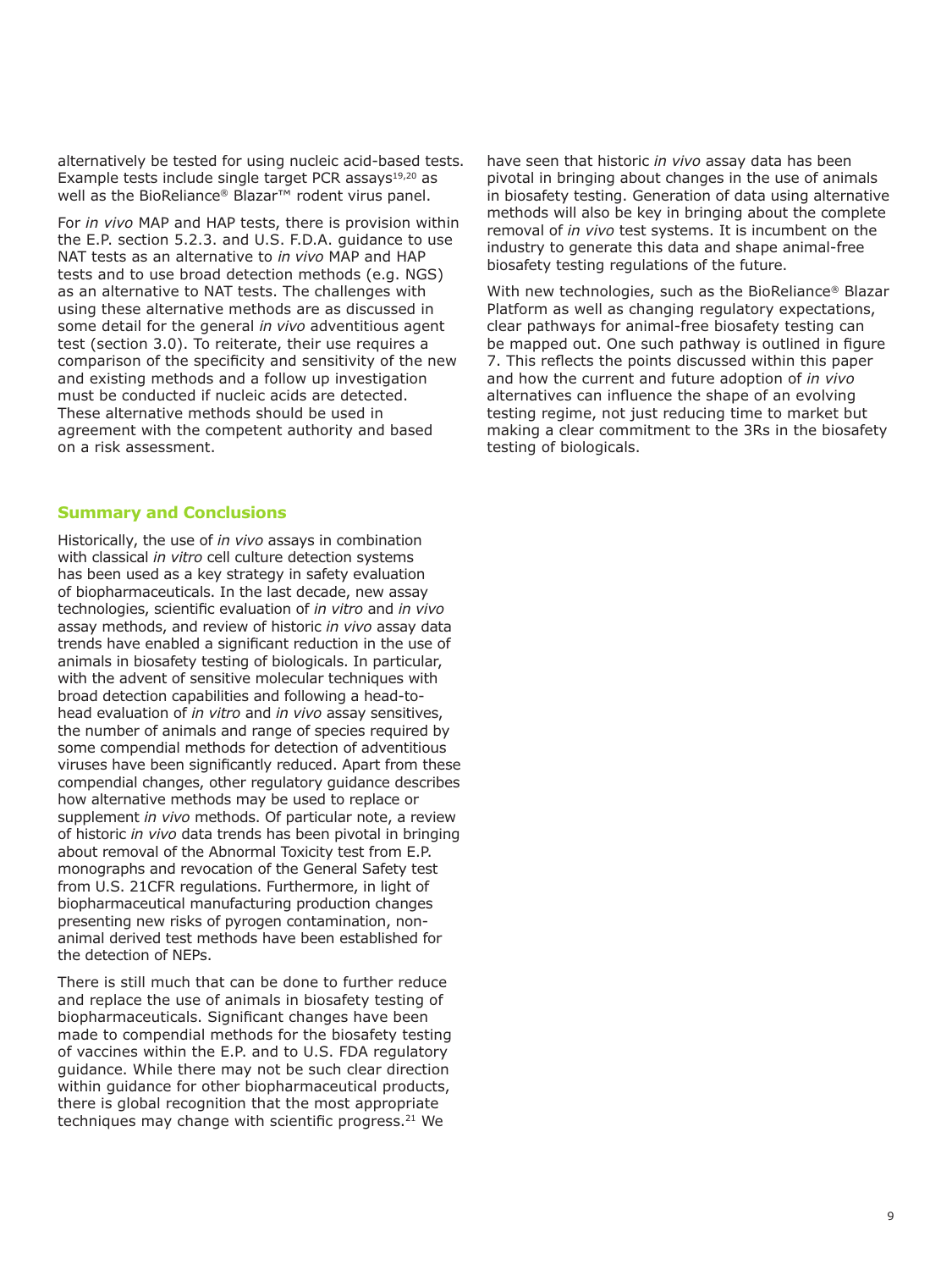

#### **Figure 7**

Pathway to a biosafety testing regime for biologicals without the use of *in vivo* assays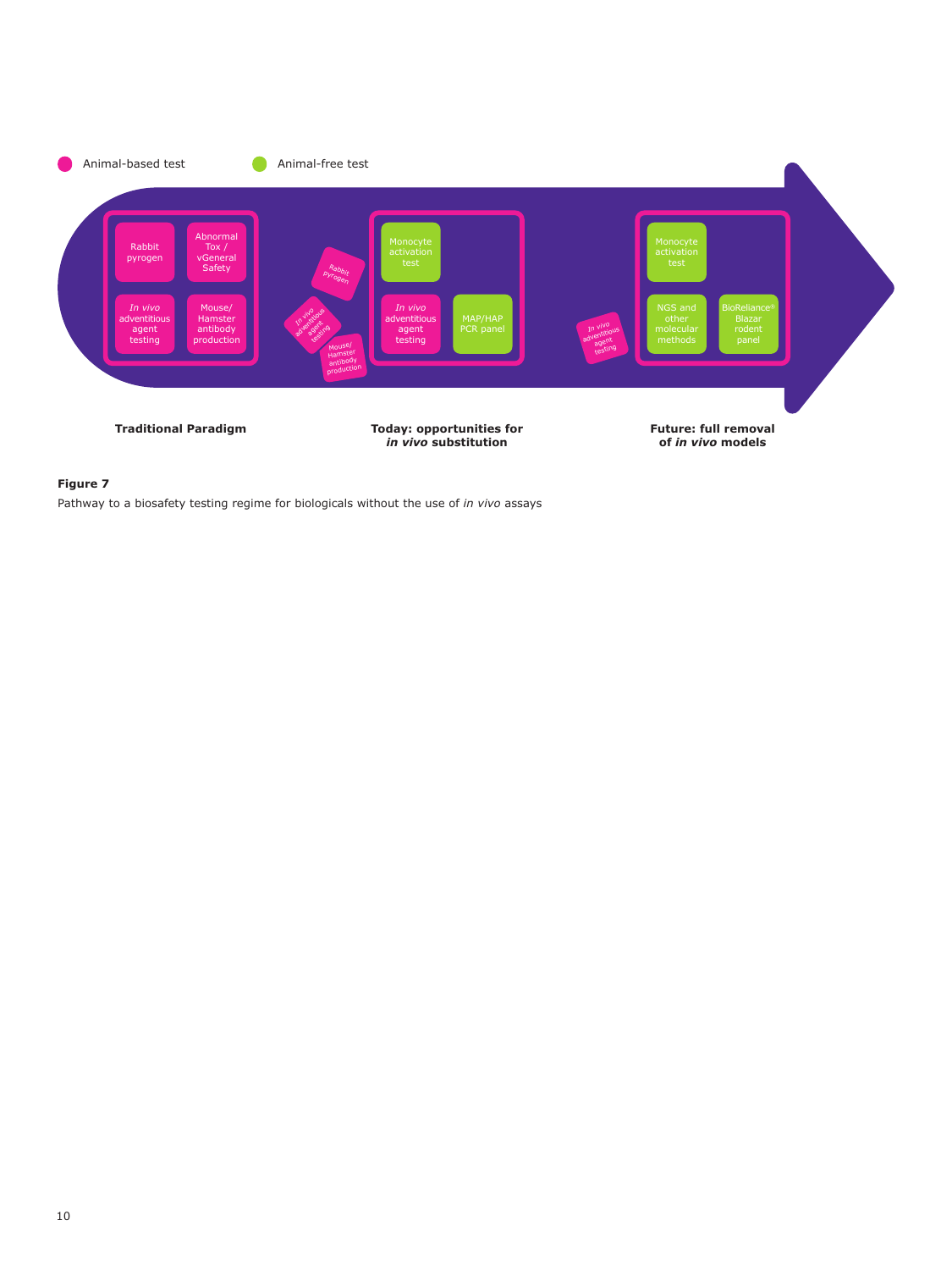#### **References**

- 1. Russell WMS and Burch RL. The Principles of Humane Experimental Technique. Methuen, London, 1959.
- 2. European Union Directive on the protection of animals used for scientific purposes. Directive 2010/63/EU. (2010)
- 3. Council of European Communities Directive on the approximation of laws, regulations and administrative provisions of the Member States regarding the protection of animals used for experimental and other scientific purposes. Directive 86/609/EEC (1986).
- 4. European Medicines Agency Guideline on the principles of regulatory acceptance of 3Rs (replacement, reduction, refinement) testing approaches. EMA/CHMP/CVMP/JEG-3Rs/450091/2012 (2016).
- 5. Committee for Medicinal Products for Human Use. Reflection paper providing an overview of the current regulatory testing requirements for medicinal products for human use and opportunities for implementation of the 3Rs. EMA/CHMP/CVMP/JEG-3Rs/742466/2015. (Draft 2016).
- 6. Sponer G. Animal experiments in the context of quality control of pharmaceuticals. ALTEX. 2004;21(2):73–80.
- 7. European Pharmacopeia. Tests for extraneous agents in viral vaccines for human use. Chapter 01/2018:20616.
- 8. European Pharmacopeia. Cell substrates for the production of vaccines for human use. Chapter 01/2018:50203.
- 9. Gombold J, Karakasidis S, Niksa P, Podczasy J, Neumann K, Richardson J, Sane N, Johnson-Leva R, Randolph R, Sadoff J, Minor P, Schmidt A, Duncan P, and Sheets RL. Systematic Evaluation of In Vitro and In vivo Adventitious Virus Assays for the Detection of Viral Contamination of Cell Banks and Biological Products. Vaccine 2014; 19;32 (24):2916-26.
- 10. European Pharmacopeia. Substitution of *in vivo* method(s) by in vitro method(s) for the quality control of vaccines. Chapter 01/2018:50214
- 11. Guidance for Industry. Characterization and Qualification of Cell Substrates and Other Biological Materials Used in the Production of Viral Vaccines for Infectious Disease Indications. U.S. Food and Drug Administration Center for Biologics Evaluation and Research. February 2010.
- 12. Rowe WP, Hartley JW, Estes JD and Huebner RJ. Studies of mouse polyoma virus infection. I. Procedures for quantitation and detection of virus. J Exp Med. 1959, 109, 379-391.
- 13. Rowe WP, Hartley JW and Huebner RJ. (1962). Polyoma and other indigenous mouse viruses, In: The Problems of Laboratory Animal Disease (Harris RC, ed.). Academic Press Inc., New York, NY., 131-142.
- 14. Smith AL. (1986). Serologic tests for detection of antibody to rodent viruses, In: Viral and Mycoplasmal Infections of Laboratory Rodents, Academic Press, New York, NY., 731-750.
- 15. Hartley JW and Rowe WP. A new mouse virus apparently related to the adenovirus group. Virology, 1960; 11, 645-649.
- 16. Lewis AM, Rowe WP, Turner HC and Heubner RJ. Lymphocytic choriomeningitis virus in hamster tumour: spread to hamsters and humans. Science, 1965; 150, 363-364.
- 17. Baum SG, Lewis AM. Rowe WP and Huebner RJ. Endemic non-meningitis lymphocytic choriomeningitis virus infection. An outbreak in a population of laboratory personnel. N. Eng. J. Med. 1966, 274, 934-936.
- 18. Bigger RJ, Schmidt TJ and Woodall JP. Lymphocytic choriomeningitis in laboratory personnel exposed to hamsters inadvertently infected with LCM virus. J. Am. Vet. Med. Assoc. 1977, 171, 829-832.
- 19. Bauer BA, Besch-Williford CL, Riley LK. Comparison of the mouse antibody production (MAP) assay and polymerase chain reaction (PCR) assays for the detection of viral contaminants. Biologicals 2004; 32(4):177-82.
- 20. Bootz F1, Sieber I, Popovic D, Tischhauser M, Homberger FR. Comparison of the sensitivity of *in vivo* antibody production tests with in vitro PCR-based methods to detect infectious contamination of biological materials. Lab Anim. 2003, 37(4):341-51.
- 21. ICH Q5A Viral safety evaluation of biotechnology products derived from cell lines of human or animal origin (1997)